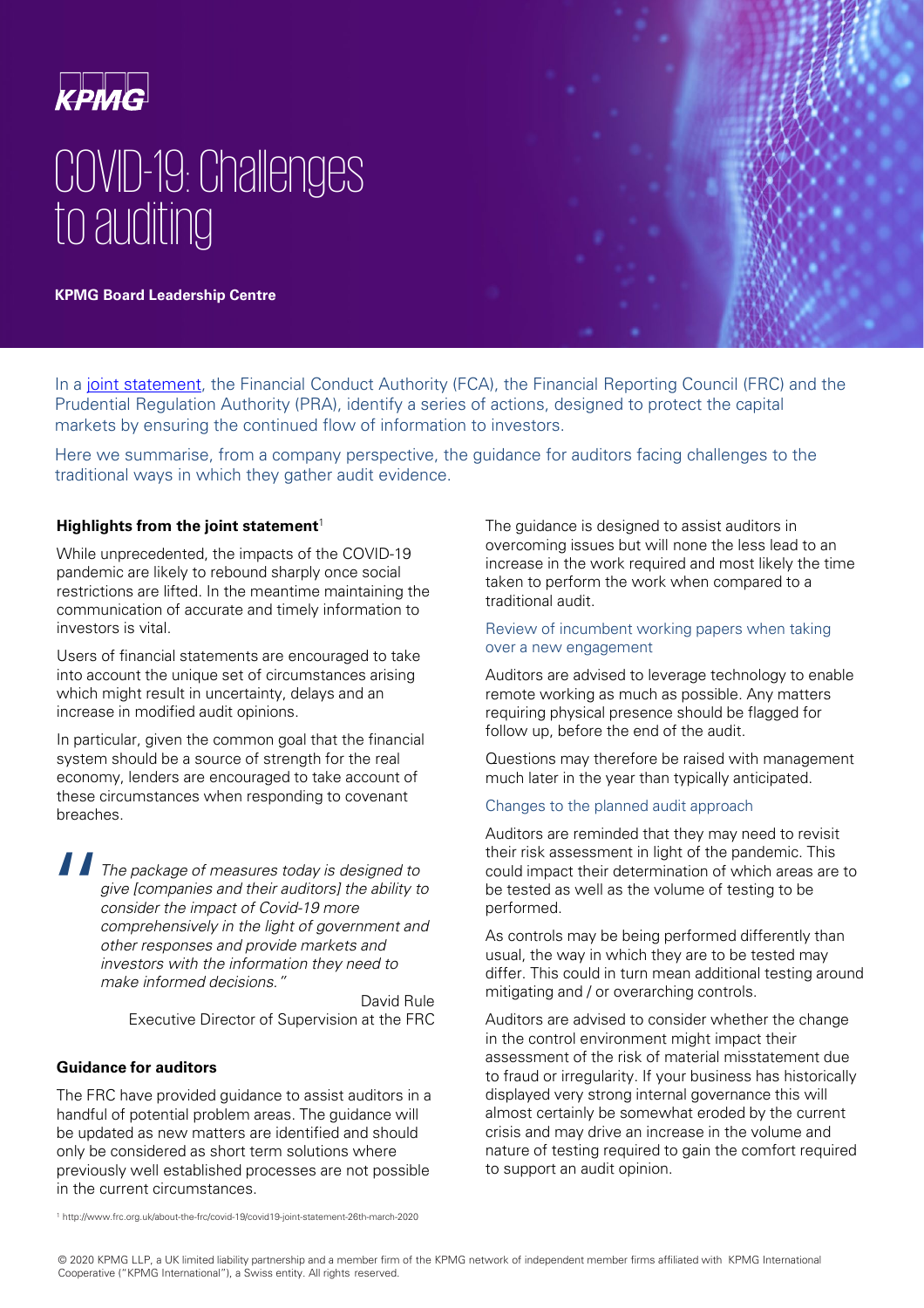# Changes to materiality

Materiality always needs to be reconsidered at the year end but good company forecasting typically means that little or no change is required. In light of significant performance impacts, both favourable and unfavourable, a higher level of changes to materiality is to be expected where the performance period includes the impact of the pandemic.

Further, auditors are advised to consider whether a separate level of materiality should be applied to any particular classes of transactions which are uniquely impacted.

# Communicating with those charged with governance

Auditors are reminded that both the nature, frequency and the duration of communications are likely to require consideration. The restrictions associated with remote discussions will need to be carefully overcome and more time may be required than usual to achieve this. There will also likely to be more to discuss given the current crisis so an additional lengthy 'virtual' meeting is to be anticipated.

Also, we can expect to see a higher number of modified opinions. Auditors are reminded that they may discuss with you the option of delaying reporting to give the them time to complete additional work to obtain the evidence required to avoid the modification.

# Audit evidence

Auditors are required to assess the sufficiency and appropriateness of audit evidence obtained. Changes to timetables and ways of working should be expected to drive differences in this assessment and possibly a change to the nature and volume of evidence required.

The physical verification of some items such as documents and inventories is a fundamental audit requirement. Auditors are advised that verification through another means might be suitable for less material balances. Innovative solutions for material items will need to be managed on a case by case basis.

# Compliance with laws and regulations

Auditors of Public Interest Entities (PIEs) are reminded of their obligation to report to the FRC any information that they are made aware of which indicates: a breach of laws or provisions; a material threat to the functioning of the PIE; or an adverse or qualified opinion.

They are asked to report on 'material uncertainties' in the same way.

#### Going concern

Auditors are cautioned to remember, when auditing the going concern assessment, that we face an unprecedented level of uncertainly and so meaningful forecasting over the coming 12 months and even in the short term will be difficult to achieve.

They are reminded that if, given the current uncertainty and volatility, they need to report on material uncertainties, this should draw on the specific facts and circumstances available, and that they should not generically report on material uncertainties.

It is noted that given the current circumstances, audit work required over the going concern assessment is likely to be more extensive and they are encouraged to consider the requirements of the revised ISA even where it is not yet effective.

Businesses and those charged with governance should therefore expect a higher degree of attention on this area, in particular if they have identified no material impact from the current circumstances or that no material uncertainties related to going concern exist for the entity.

# Restrictions to group audits

The FRC flag two potential disruptions to group audits. The first is that sufficient evidence for a certain component cannot be obtained by the local auditor because of restrictions in that location.

The second, and possibly more common, issue is where the local audit can go ahead but, due to travel restrictions, the group auditor is unable to perform the required review of the component work. In this case, the FRC confirm that 'there is no reason why a thoroughly executed and clearly documented electronic and video review of component auditors' work cannot satisfy the requirement in the standard'.

# Reporting on Key audit matters

Where COVID-19 is determined to require disclosure as a key audit matter, auditors are reminded of the need to be specific in the way in which they report and avoid any boiler plate language.

# Modified opinions

The FRC raise the possibility that there may be an increase in modifications as a result of the crisis.

Auditors are reminded that in such cases they should engage with those charged with governance to explore innovative alternatives such as additional or amended procedures, and reporting extensions.

# Subsequent events

While for most UK based December year ends COVID-19 was not an adjusting post balance sheet event, the same will likely not be the case for later reporting dates where significant adjustment and disclosure may be required.

# Support for audited entities

The FRC reminds auditors that non-audit services may be provided to PIEs where they are: addressing a time critical and price sensitive issue; and do not undermine the auditor's independence. They clarified that this includes 'supporting companies in making applications to any of the business support schemes announced by government in response to Covid-19'.